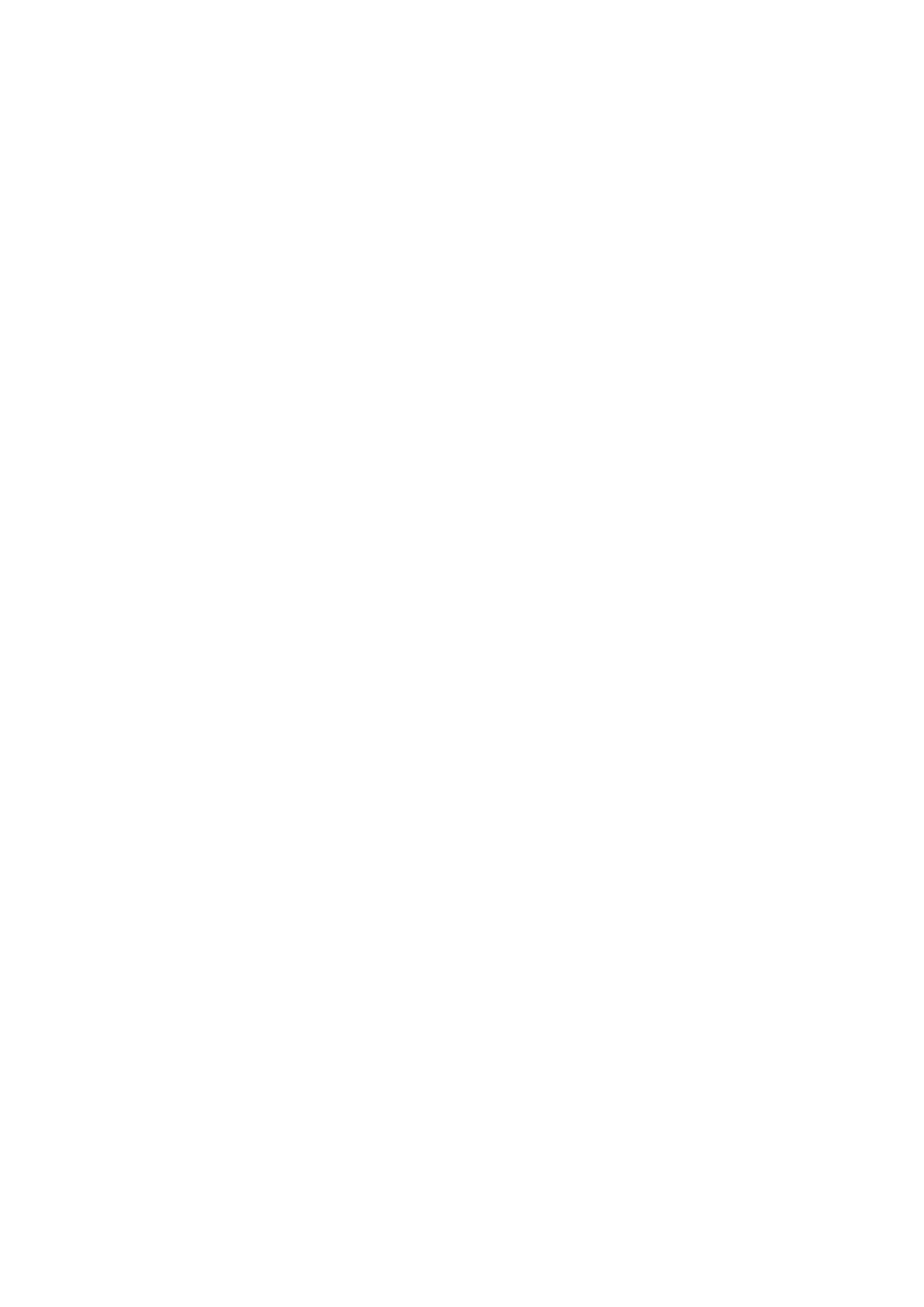Council Correspondence

Our Ref: O115148, AV1A12680

Enquiries: Jacky Jurmann

8 May 2013

Vincenza Parisi PO BOX 815 YORK WA 6302

Dear Vincenza

## **APPLICATION FOR RETROSPECTIVE PLANNING CONSENT - BELLA CUCINA, 82 AVON TERRACE, YORK**

With reference to your planning application for retrospective approval of illuminated and flashing signage at your café, Bella Cucina located at Lot 5 (82) Avon Terrace, York, please be advised that your application does not meet the provisions of the York Local Planning Policies for Heritage Precincts and Places and Advertising Signage.

As you are aware, your property is located within the Central York Heritage Precinct and as such, any development must comply with the provisions of the Local Planning Policy – Heritage Precincts and Places and as your application is for signage must also comply with the provisions of the York Local Planning Policy – Advertising Signage.

The assessment of your application considering the provisions of the York Town Planning Scheme No. 2 and the policies indicates that there are a number of noncompliant factors associated with your signage proposal and whilst we understand the intentions of such, we cannot approve the design and placement of such. It is highly likely that the decision made over this application will set a precedent for future applications in the Central York Heritage Precinct, particularly for the main street and it is important to achieve a desirable outcome for all parties involved.

Council appreciates the contribution your business makes to the York economy and suggests that an acceptable outcome could be negotiated to achieve a desirable outcome by complying with the objectives of the previously stated policies.

The signage will not be recommended for approval as currently displayed for a number of different reasons associated with compliance with the objectives of the Heritage and Advertising Signage policies, including but not limited to:

The signs are visually obtrusive in their current position with the lighting being seen from the opposite end of Avon Terrace;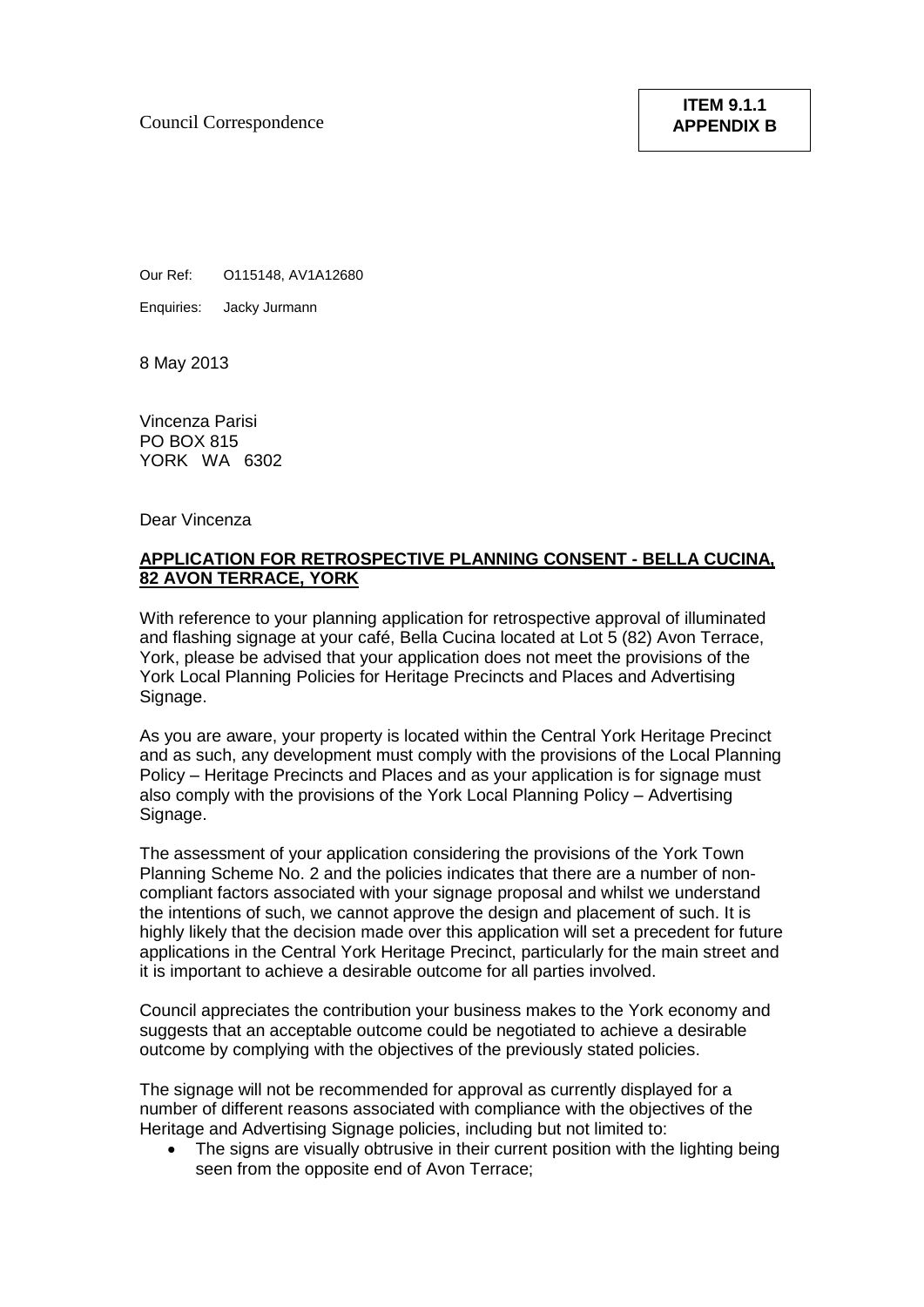- The signs do not enhance the existing heritage character of the street, nor the building on which they are located;
- There are more than one sign type on the frontage of the building:
- Illumination of the sign is particularly intense, resulting in an unacceptable level of glare;
- The signs are not discreet nor placed in a discreet position;
- Background colours are generally encouraged to be white or cream within this precinct;
- Rotating, flashing and internally lit signs are prohibited in this precinct; and
- Lighting is not an external source or spotlight.

As it stands, you are currently not complying with the provisions of the Scheme and could be subjected to fines, which is not the desired outcome of either party. As you have already purchased the signs, these signs could be adapted to be used in a more appropriate and subtle way, so have therefore provided you with some acceptable alternatives:

- Removal of the lighted roping and replacement with the use of spotlights. This is similar to what is already in place for the existing signage on the north wall.
- Removal of both of the illuminated signage with one being placed in the shop window.
- Changing of the illumination colours to a warm white and removal of the larger sign from the awning.
- Under no circumstances should the lights continue to flash.

Attachment 1 contains examples of illuminated advertisements that may be more appropriate to this area if you wish to use an alternative to what you have already purchased, including:

- The use lights, such as spotlights to illuminate signage.
- Subtle, warm light, internally illuminating letters of appropriately size, colour and font.
- Internally illuminated blocks of advertisement with an appropriate size, font and colour.

I would strongly advise you consult with Council's Planning Manager to develop a signage strategy for your business and before purchasing any further illuminated signage to ensure that you do not buy a non-complying sign, which cannot be approved, and therefore you cannot use.

As I have mentioned, your business is valued within the community of York and we do not wish to discourage you from operations, however it is vital that correct procedure and adherence is made toward our Planning Scheme and Policies. Council does not wish to create an undesirable precedent for future development.

If you have any further queries please don't hesitate to contact myself or Council's Manager of Planning Services, Jacky Jurmann at the Council Office on 9641 2233.

Yours sincerely

RAY HOOPER CHIEF EXECUTIVE OFFICER